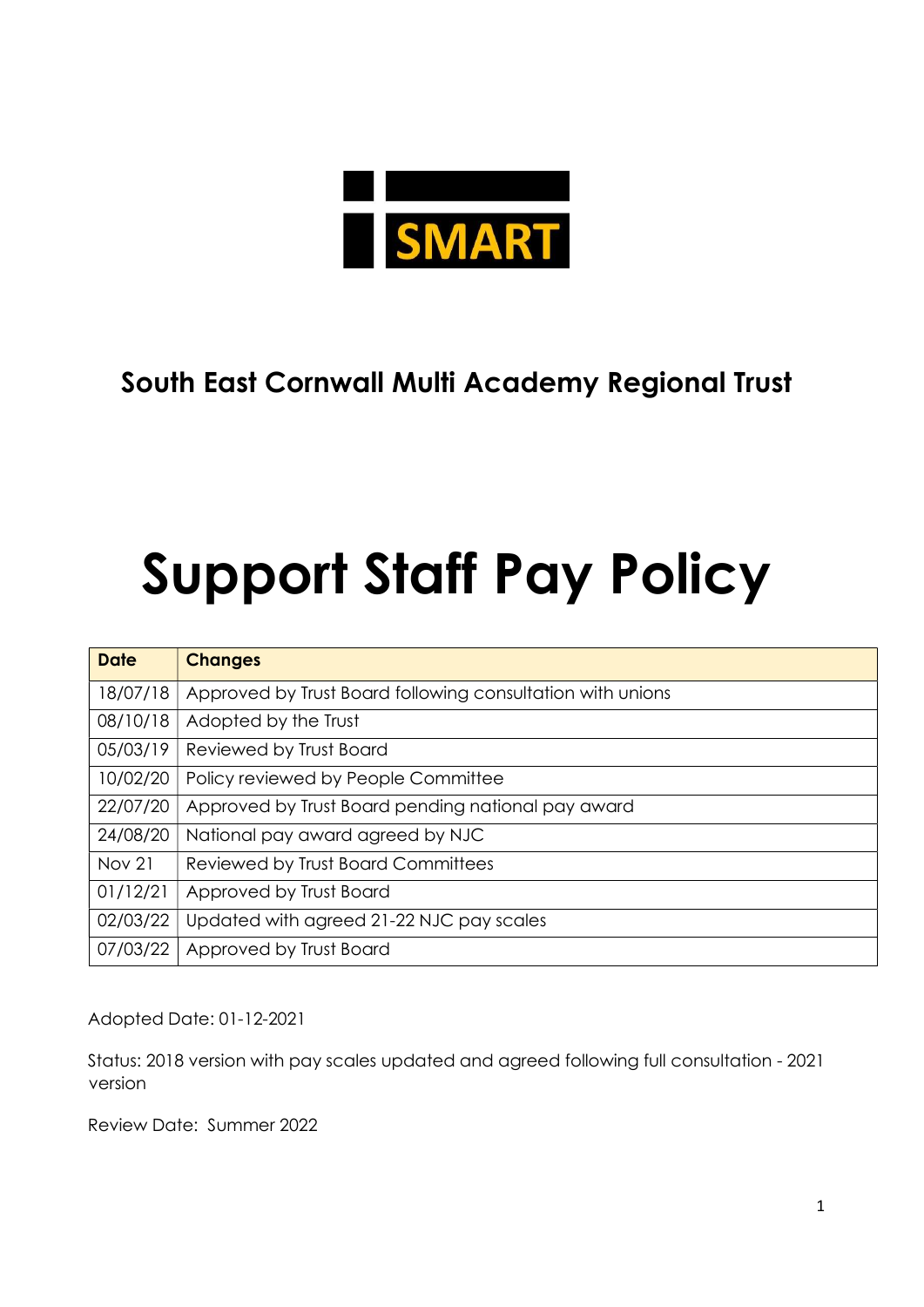# **Contents**

| Introduction                                      | 4              |
|---------------------------------------------------|----------------|
| Scope                                             | 4              |
| Pay structure                                     | 4              |
| Salary Determination and Notification             | 5              |
| Issues of Equity/Moderation                       | 5              |
| <b>Employee Concerns</b>                          | 5              |
| <b>Salary Grades</b>                              | 6              |
| <b>Job Evaluation</b>                             | 6              |
| <b>Other Payments</b>                             | 6              |
| Market supplements                                | 6              |
| Premium payments                                  | $\overline{7}$ |
| Overtime                                          | 7              |
| Sunday working as part of the normal working week | 7              |
| Night work                                        | 7              |
| Work on public holidays                           | 7              |
| Standby duty                                      | 7              |
| Call out                                          | 8              |
| Allowances                                        | 8              |
| Acting up allowances and honoraria                | 8              |
| Pay Protection                                    | 9              |
| <b>First Aid allowances</b>                       | 9              |
| Removal and separation allowances                 | 9              |
| Work base relocation                              | 9              |
| <b>Business travel and expenses</b>               | 9              |
| Mileage allowances                                | 10             |
| Subsistence payments                              | 10             |
| Pensions                                          | 10             |
| Retirement                                        | 11             |
| Early retirement                                  | 11             |
| Flexible retirement                               | 11             |
| Redundancy                                        | 11             |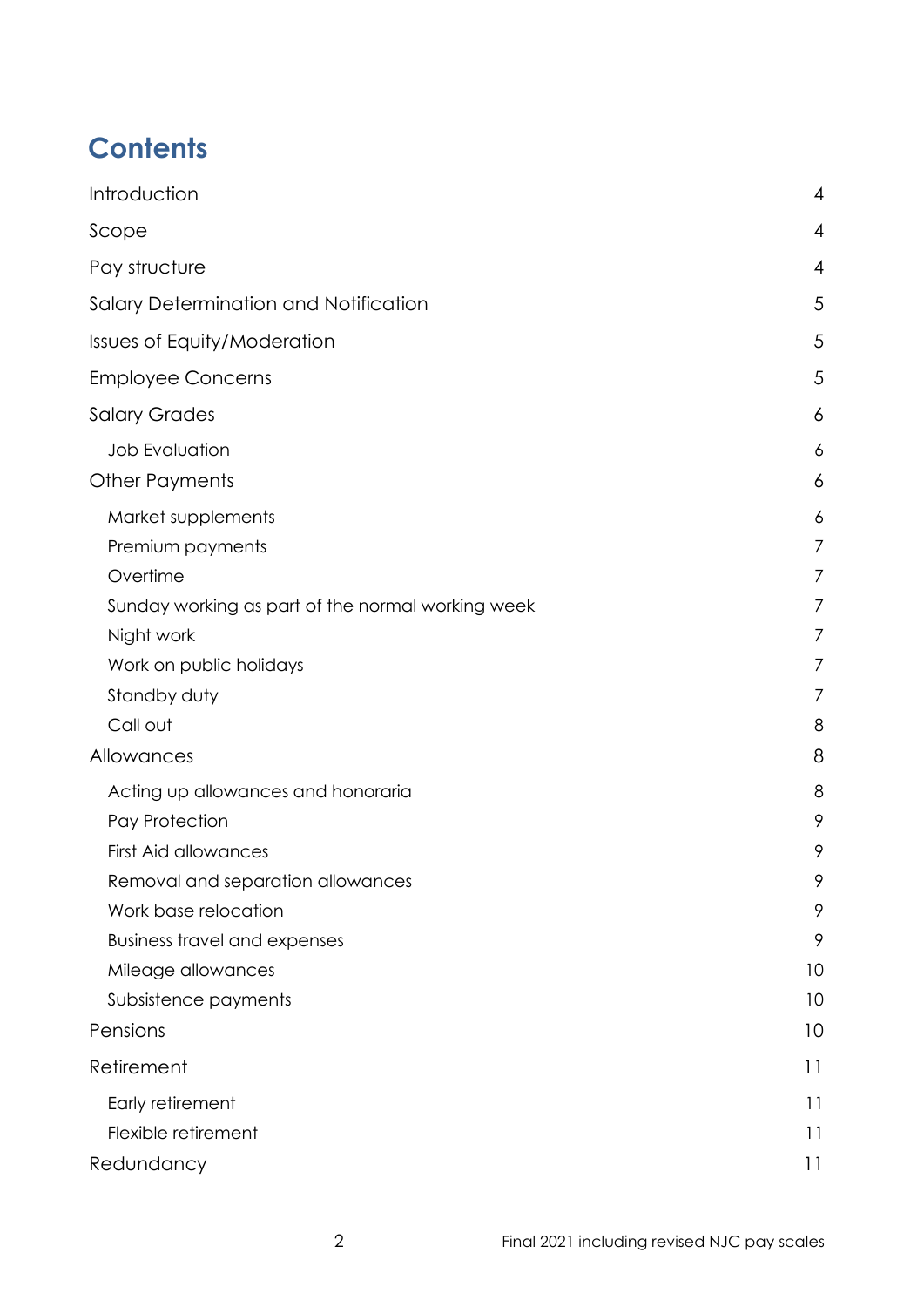| Consultation and engagement           |     |
|---------------------------------------|-----|
| Communicating the policy              |     |
| Appendix 1                            |     |
| <b>SMART Support Staff Pay Scales</b> | 12. |
| First Aid payments                    | 14  |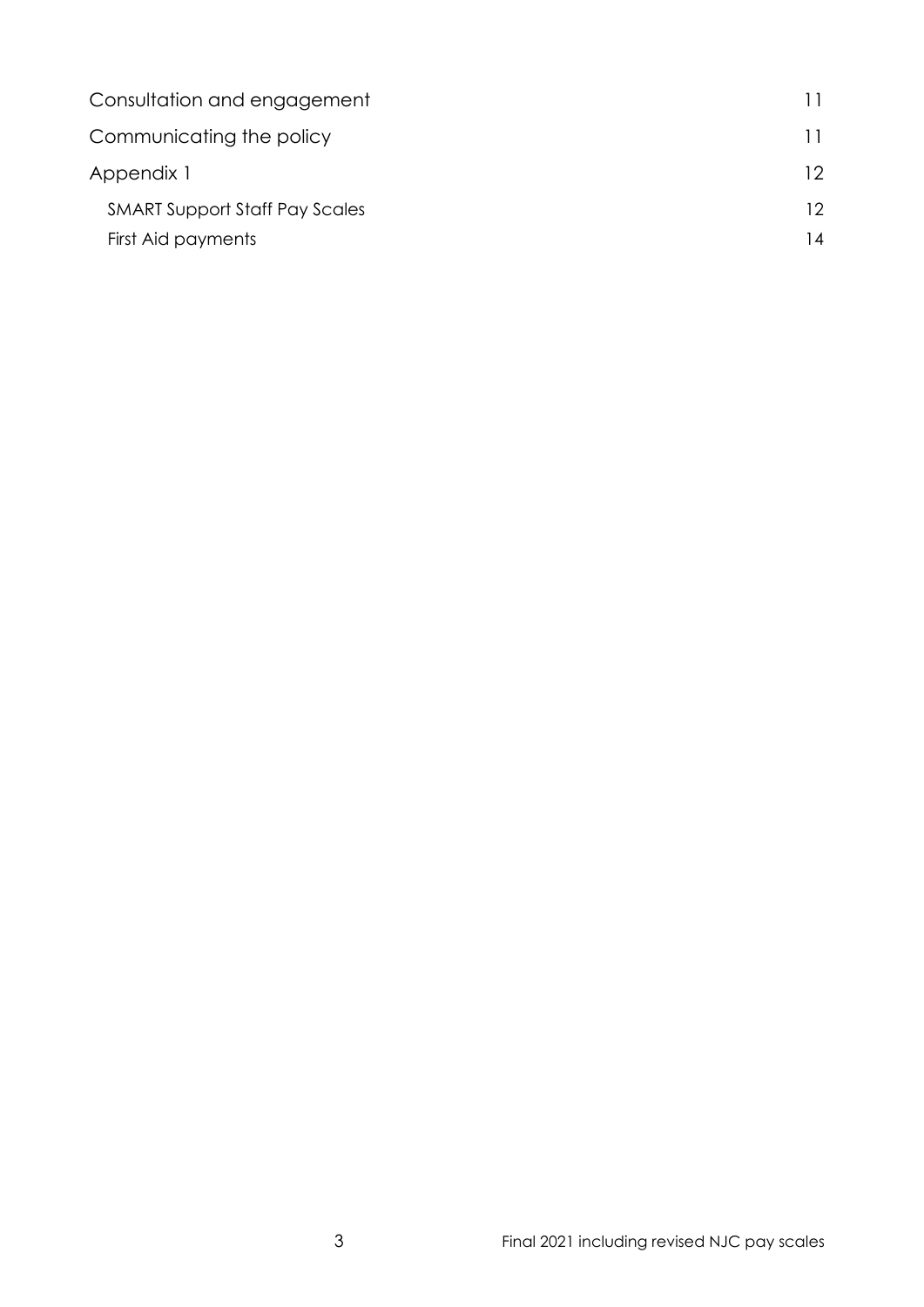## **Introduction**

This pay policy statement lays out the Trust's pay arrangements for all support staff, working under the Terms and Conditions of Employment described in 'The Green Book'.

## Scope

The pay policy statement describes the pay arrangements that apply to support staff employed under a contract of employment.

## Pay structure

 SMART's pay structure applies to all support staff employed in SMART Multi Academy Trust. The pay structure consists of 14 grades with salary ranges. Grades are allocated to jobs through a process of job evaluation which establishes the relative value of different roles.

Employees are appointed to the minimum of the salary range for the job unless there is a substantial reason for making an exception, for example to secure the appointment of a candidate of the right calibre.

Where an employee is promoted or regraded to a higher grade they should receive an immediate pay increase. They will be paid on the minimum of the salary range for higher grade unless this is less than a 2% salary increase in which case they will be paid on the next point that provides for at least a 2% salary increase.

The Trust Board has agreed that until September 2021 it will implement the outcome of national pay negotiations on pay for its support staff and make appropriate adjustments to its pay structure. Accordingly, national pay awards will apply to school support staff.

The Trust's pay structure creates the foundation for the relationship between the pay of all the roles within the scope of the pay statement and is attached (Appendix 1) to this statement.

#### The Single Status and Pay & Grading Collective Agreements

Headteachers and Governors should refer to the following documents for the detailed arrangements:

- 1999 Single Status National Agreement;
- 2004 Pay & Grading Agreement (the grading and pay structure across all schools);

In accordance with the School Staffing (England) Regulations 2003, Governing Committees have a specific responsibility to ensure that the pay and grading of staff employed in schools remain within the pay framework of the MAT. The pay framework for all schools in the Trust is established by reference to the national NJC arrangements and is reviewed when this is reviewed. Schools, Trusts and Academies intending to alter any of the Single Status arrangements must discuss their proposals with the relevant trade unions before changes can be implemented.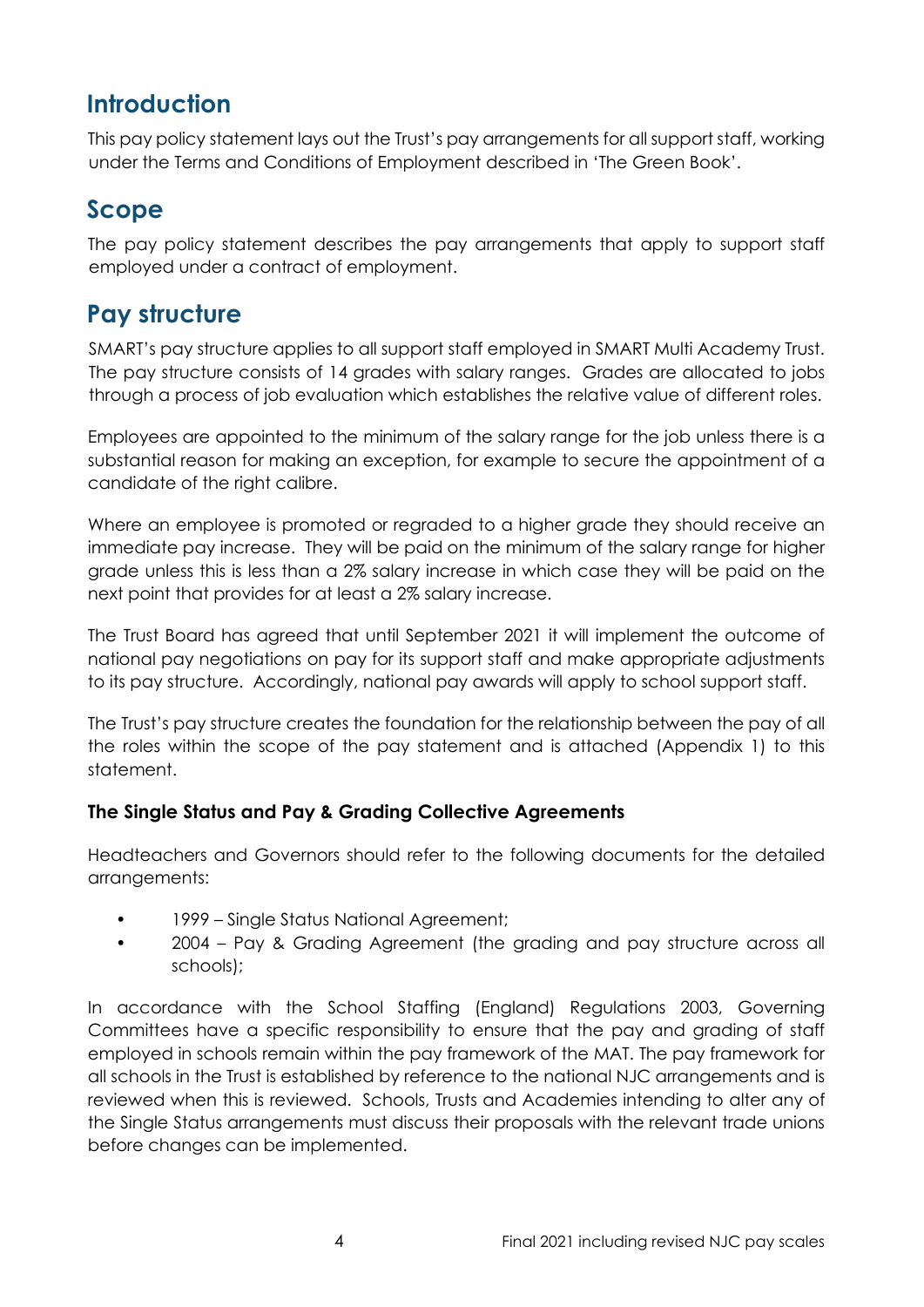## Salary Determination and Notification

In order to apply a consistent approach to the determination of all staff salaries, the Governing Body should review support staff salaries on 1 September each year (as they are also obliged to do with teachers). In accordance with the School's Performance and Development Policy, the Personnel Committee should review the achievement of performance targets and/or additions to each job description of new duties or responsibilities, to ensure that the appropriate grade is determined for each member of staff.

Annual service based increments will apply until the maximum of the pay scale for the grade has been reached.

#### Absence due to sickness or unpaid leave

Employees on unpaid leave or absent due to sickness that is not attributed to a disability for a period of more than six months will not be eligible for an increment.

Employees absent for more than 6 months due to a disability will be eligible for an increment if they are paid below the grade maximum on the payment date.

#### Absence due to maternity, adoption and shared parental leave

Employees absent for more than six months within the relevant appraisal year will be eligible for an increment.

#### Leavers

Employees have to remain in employment on the 1 October payment date following the appraisal year to be eligible for an increment.

## Issues of Equity/Moderation

SMART is committed to monitoring and evaluating its pay procedures and activities to ensure consistency, equity and fairness. All policies are subject to an annual equality impact assessment.

Currently schools moderate within the MAT.

### Employee Concerns

SMART's process for addressing employee pay concerns is set out below.

If you have a concern about your pay this should be raised by you with your manager in the first instance. Following discussion with your manager, if the concern is unresolved you may raise the concern with your Headteacher. Your concern will be reviewed, with due regard to the available information and in their discretion, they may meet you to discuss your concerns.

If your concern remains unresolved, you may use the grievance procedure to escalate your concern. Please see the grievance policy.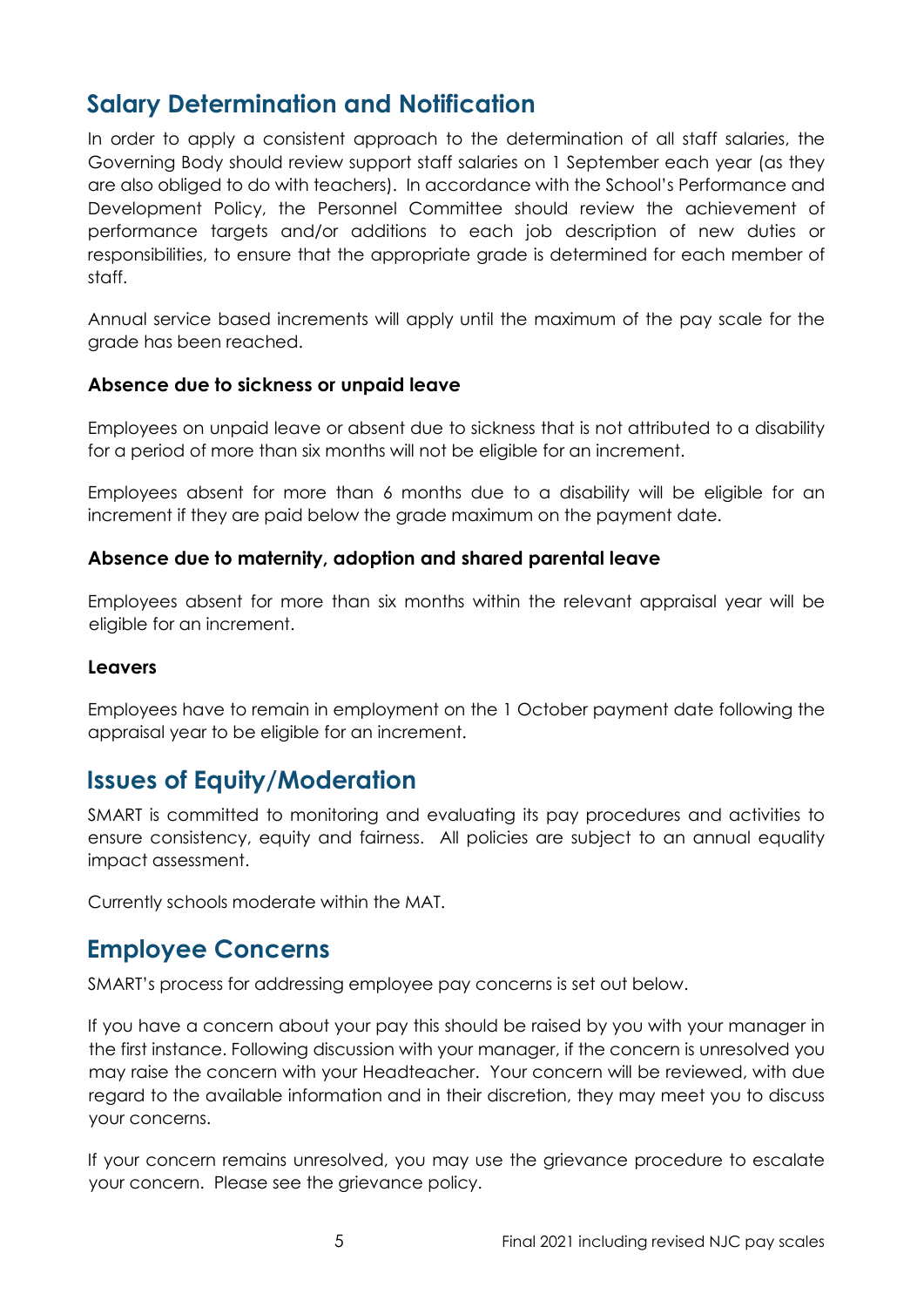## Salary Grades

The School Standards and Framework Act 1998 gave powers to Governing Bodies to set the salaries of all support staff employed within a school.

The Trust Board has a consistent, objective and non-discriminatory way of determining the grades of support staff recognising its responsibilities under the Equal Pay Act.

- The Trust is continuously developing a library of standard job descriptions related to each grade to aid consistency and ensure the Trust can meet its legal requirements;
- Job descriptions and person specifications are assessed under a standardised job evaluation process by the same named MAT HR staff to ensure consistency;
- Any new post will be allocated a grade based on the level of responsibility comparable to that afforded to staff in similar roles across the MAT.

#### Job Evaluation

Job evaluation is used to determine the relative value of roles within the MAT. Different elements within each role will accrue a number of job evaluation points. The total number of points accrued will determine the relevant grade and therefore salary range for each role.

SMART uses a copy of the Greater London Provincial Council (GLPC) Job Evaluation Scheme.

The Local Authority Model Policy from which this policy was derived, made reference to the commitment that "Roles which score 700 or more GLPC points qualify for an evaluation under the Hay Job Evaluation Scheme." At the time of review of this policy a readily usable and reliable version of this scheme was not available.

However, in recognition of the fact that central roles in the MAT have responsibility levels beyond that of the GLPC score of 700, the Trust has agreed to the addition of a pay range O above N on the NJC scale. Access to this scale is limited to central roles with significant responsibility levels scoring above 700, as determined by the Remuneration Committee.

## Other Payments

### Market supplements

In exceptional circumstances the Trust may pay a market supplement in addition to the salary for the role where, in the absence of such a payment, it would not be possible to recruit and retain suitable employees. The value of the market supplement takes into account the labour market pay information for similar jobs. Any market supplements are reviewed on an annual basis and are varied or ceased as necessary according to the labour market evidence for the role in question.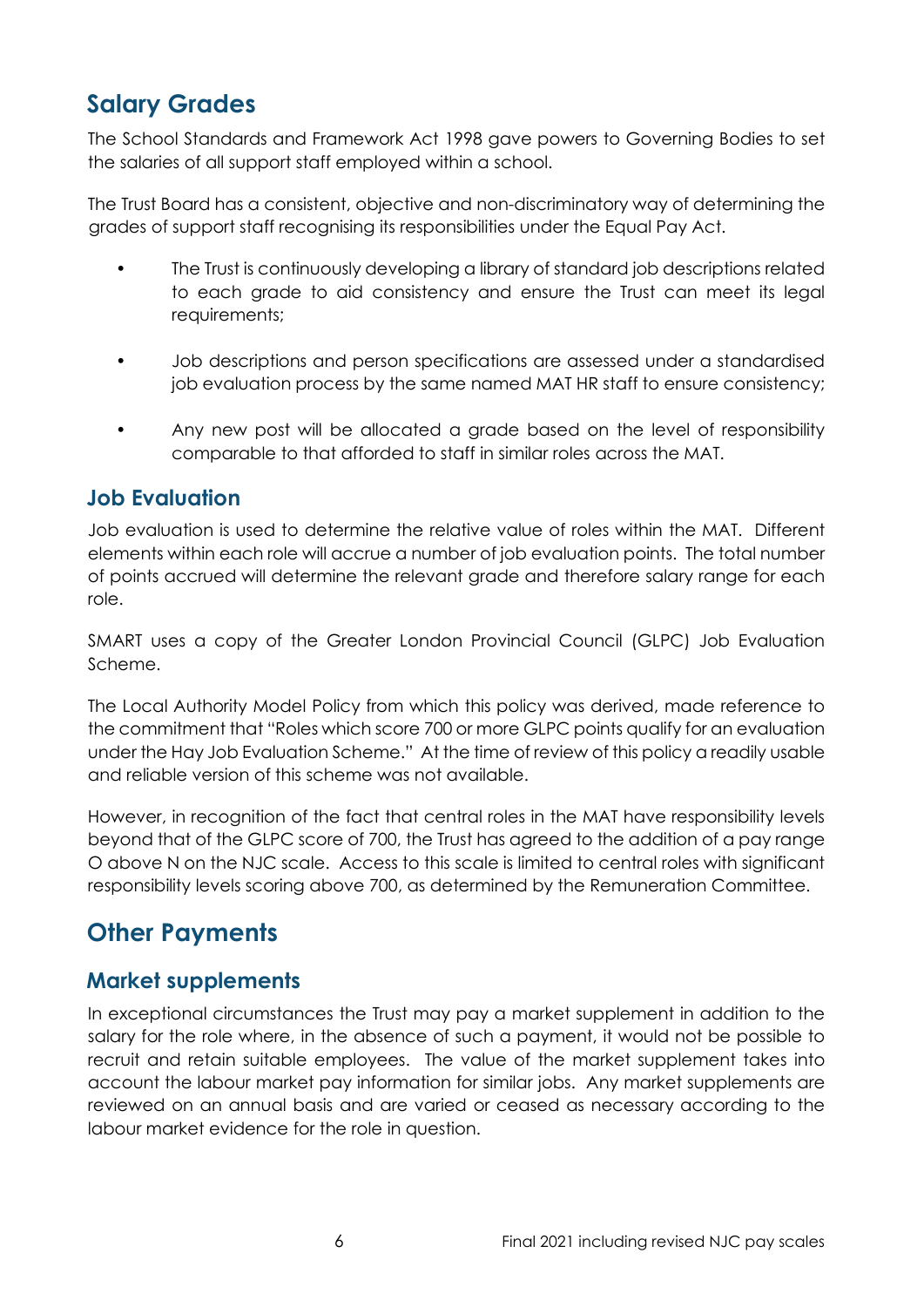#### Premium payments

The standard working week for full time employees within the scope of this policy statement is 37 hours, worked from Monday to Friday. For some employees who are required to work outside the normal working week a premium payment may be due, as set out below.

#### **Overtime**

Overtime is time worked beyond the standard working week (37 hours) which attracts additional payment.

Overtime is only paid in circumstances where it is not practicable to grant compensatory time off in lieu. All paid overtime is subject to authorisation in advance by the relevant manager. Overtime is paid at plain time with the exception of emergency recall to work between midnight and 6:00 am which attracts a 50% plusage.

Only employees in receipt of a salary on or below the maximum of grade N are eligible for payment for work beyond 37 hours per week.

#### Sunday working as part of the normal working week

Sunday working as part of the normal working week attracts a 25% plusage. Only employees paid up to and including grade H or equivalent are eligible for this plusage. Employees contracted to work only at weekends are paid plain time.

#### Night work

Night work on Monday to Friday as part of the normal working week attracts a 25% plusage. Night work at weekends attracts a 50% plusage. Only employees paid up to and including grade H or equivalent are eligible for this plusage.

#### Work on public holidays

Work on public holidays attracts a 100% plusage. Only employees paid up to and including grade H or equivalent are eligible for this plusage.

#### Standby duty

Employees who undertake standby duty are required to be available to receive and deal with work related issues for a pre-determined period outside normal working hours.

Employees who are on standby duty and are paid on or below the maximum of grade N are eligible for standby payments.

Standby payments will be calculated in relation to the midpoint of the salary range for the relevant "standby role" and according to the rates set out in the table below.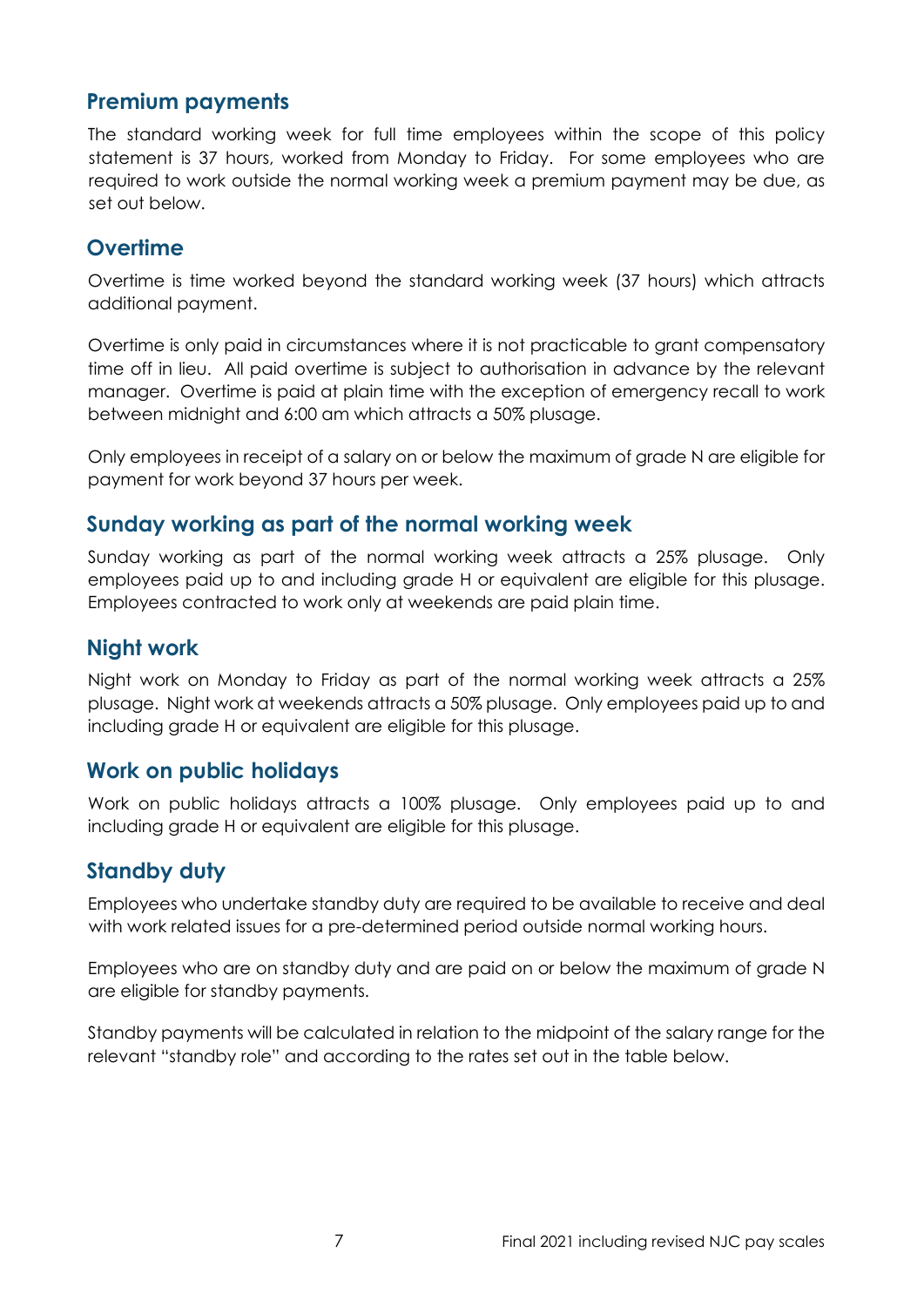| Period on standby (outside of normal<br>working hours) | Payment rate for each hour on standby |
|--------------------------------------------------------|---------------------------------------|
| Monday to Friday                                       | 14% of standby role hourly rate       |
| Weekends                                               | 17% of standby role hourly rate       |
| <b>Bank holidays</b>                                   | 20% of standby role hourly rate       |

#### Call out

Call out is the requirement for an employee who is on standby to carry out duties relevant to the standby role during a period of standby duty. It may require the employee to attend their place of work, another location and may include work undertaken from their home.

If an employee is "called out" for less than 15 minutes they will not be paid for call out. However, if an employee is called out on separate occasions within the same shift these can be aggregated to trigger a call out payment, for example if an employee is called out for 10 minutes then returns to standby and is called out for a further 10 minutes they will be entitled to a call out payment in accordance with the following provision.

Call out of between 15 and 30 minutes attracts a payment of half an hour. Call out of between 31 minutes and 60 minutes attracts a payment of one hour. Where the duration of call out is more than 1 hour, payment is rounded up to the nearest half hour.

Any payments for call out are made in addition to payments for standby. In exceptional circumstances, subject to consultation with the trade unions, the Trust may increase standby payments for particular roles if it would otherwise experience problems operating a critical out of hours' standby rota. Any such arrangements are the subject of an annual review in accordance with the principles of the Trust's market supplement policy.

In accordance with the Working Time Regulations, managers will adjust normal working arrangements to ensure required rest time is provided as necessary for employees who have been called out.

### Allowances

#### Acting up allowances and honoraria

Employees who act up in the absence of more senior employees for a continuous period of at least four weeks are entitled to be paid the salary of the higher graded post (or a proportionate allowance where they are not undertaking the full duties and responsibilities).

Once the qualifying period of four weeks has been satisfied, the higher salary is paid with effect from the first day on which the employee took on the duties and responsibilities of the higher graded post.

Where the preceding circumstances do not apply, an honorarium may be granted (of an amount dependant on the circumstances) at the Trust's discretion, to an employee who performs duties outside the scope of his or her post over an extended period, or where the additional duties and responsibilities are exceptionally onerous.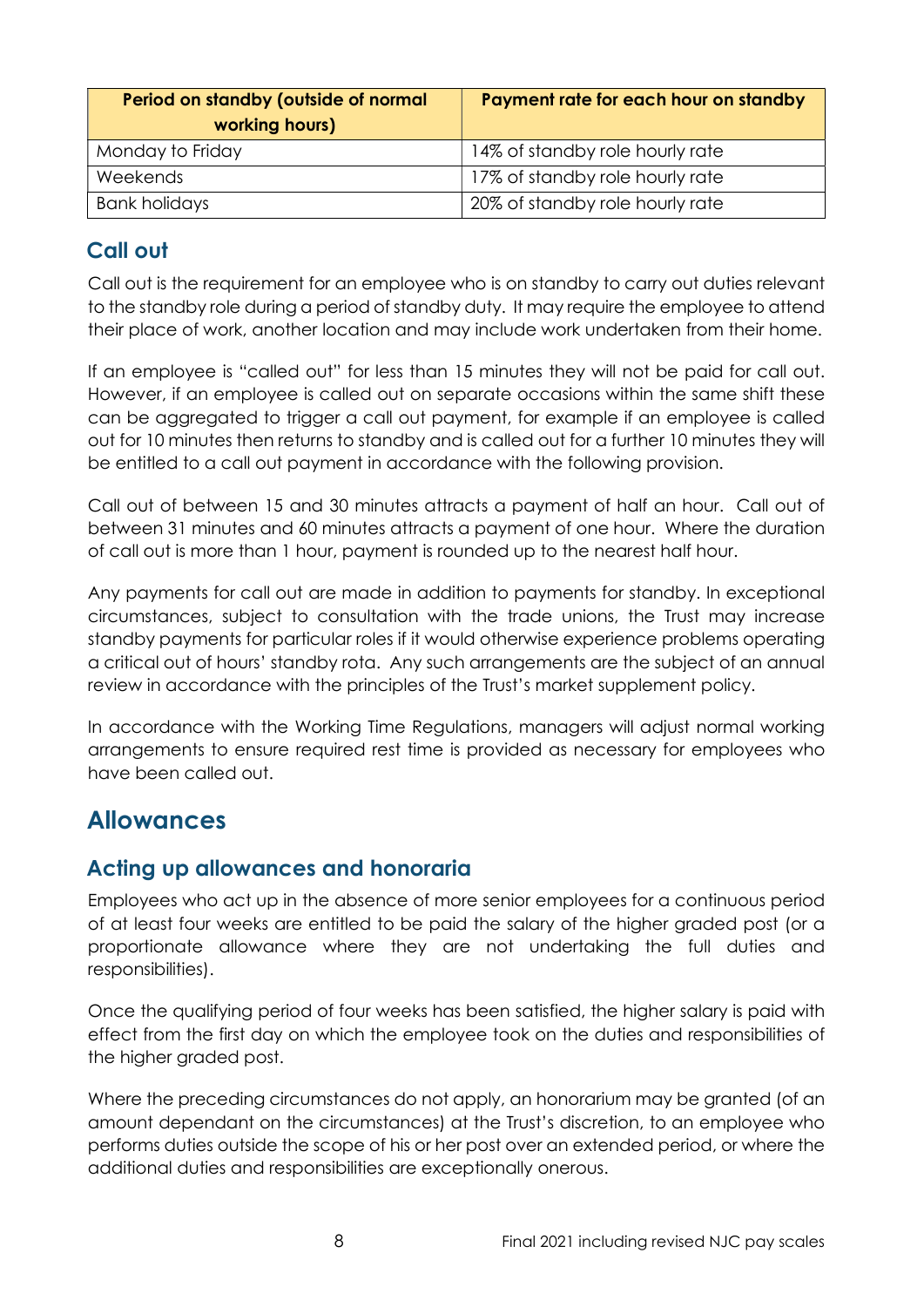### Pay Protection

The Trust has a pay protection policy where employment on less favourable terms is offered to an employee as an alternative to redundancy.

An employee's basic pay is protected for up to two years if the reduction in their basic pay does not exceed 17.5%.

If, by accepting alternative employment, the reduction in an employee's basic pay exceeds 17.5%, pay protection is subject to the Trust Board being satisfied that there is some tangible benefit to be gained, for example in circumstances where pay protection would be less costly than an employee's redundancy.

#### First Aid allowances

Employees designated by the Trust as recognised first aiders are entitled to a First Aid payment. A payment is made to full-time employees designated as recognised first aiders provided that they maintain a current First Aid Certificate. In the case of part-time employees, a pro rata payment is made.

For the current rate of payment please see Annex 1.

#### Removal and separation allowances

In exceptional circumstances for hard to fill posts the Trust Board may offer removal and separation allowances to new employees taking up employment with the Trust. The scheme provides that SMART will contribute to the cost of removal of furniture, the cost of legal and estate agent's fees and to the payment of a separation / two homes allowance of up to £75 per week (£100 during the summer) for up to 52 weeks whilst two homes have to be maintained.

#### Work base relocation

The nominated work base for a school based employee will be determined on appointment. However, from time to time because of organisational requirements, employees may have their contracted work-base changed which results in them incurring additional expenditure.

Where an employee's contracted work-base is changed by organisational circumstances beyond their control, they are eligible to receive an allowance equal to the difference between the costs of travelling from their home to their new work-base and from their home to their old work-base.

Authorised excess travel costs are reimbursed from the date of the work base move for up to 24 months and may include travel by private vehicle or public transport in accordance with the business travel and expenses policy set out below.

#### Business travel and expenses

Where employees are required to travel in the course of their duties they are expected to determine the most appropriate form of transport taking into account the total cost, travel time and carbon emissions. The cheapest form of transport will normally be chosen unless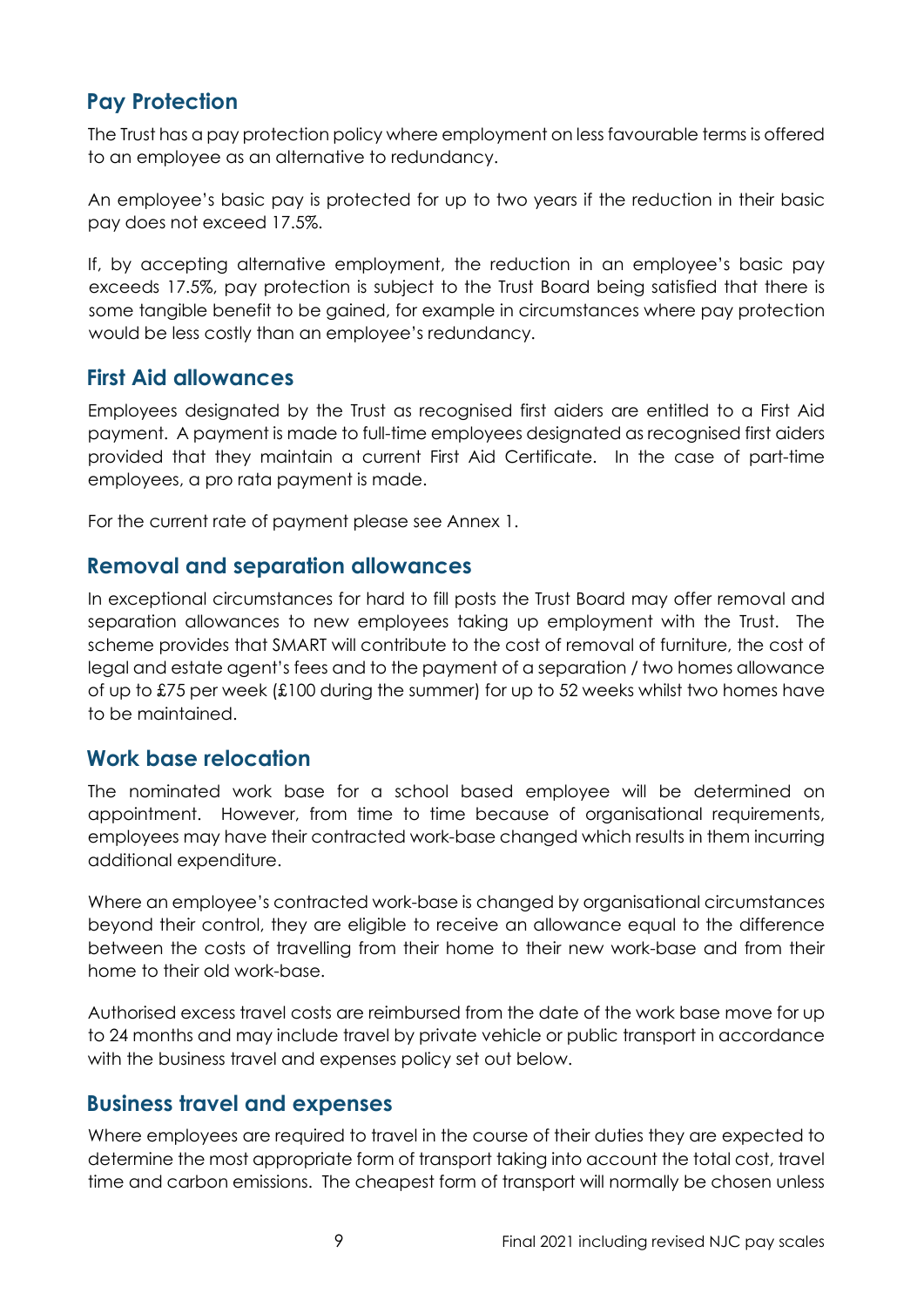the travel time is unreasonable. If there are two forms of transport with comparable costs the transport with the lowest carbon emissions must be selected unless the travel time is unreasonable. If public transport is used the cheapest travelling fare should be chosen, for example a monthly or annual season ticket. It is the Trust's policy not to pay for first class travel.

#### Mileage allowances

The Trust pays an allowance of £0.40 per mile to staff who are required to use their vehicle on Trust business. The Trust pays an additional allowance of £0.05 per mile on the occasions that a work colleague is sharing the vehicle. The insurance required for using a personal vehicle on Trust business must be in place for each journey.

#### Subsistence payments

Employees may claim reimbursement of reasonable additional expenditure actually incurred whilst they are away from their normal place of work and unable to follow their usual arrangements.

Such claims will normally be paid only in circumstances where employees are required to travel out of Cornwall and incur an overnight stay. Exceptionally, where it is agreed that the out of Cornwall journey will be made in a single day and this involves the working day starting before 8am and finishing after 8pm, claims for reasonable reimbursement for lunch and an evening meal are permitted.

If your time away from home:

- is between five and 10 hours in length the rate is  $£6.00$  per person
- is over 10 hours in length the rate is  $\pounds10.00$  per person and covers two meal times
- starts before 07.00 hours and finishes after 19.00 hours the rate is £15.40 and covers breakfast, lunch and dinner

Reimbursement of all claims will only be paid on submission of a receipt for the expenditure incurred.

In exceptional circumstances, and where authorisation is given to an individual employee by their manager, reasonable additional expenditure supported by a receipt may be payable.

## Pensions

The Trust Board's policy is not to grant augmented benefits under the Local Government Pension Scheme except where it is essential to do so in order to facilitate a tangible and specific organisational benefit.

The Trust Board's policy is not to contribute to any Shared Cost Additional Voluntary Contribution scheme.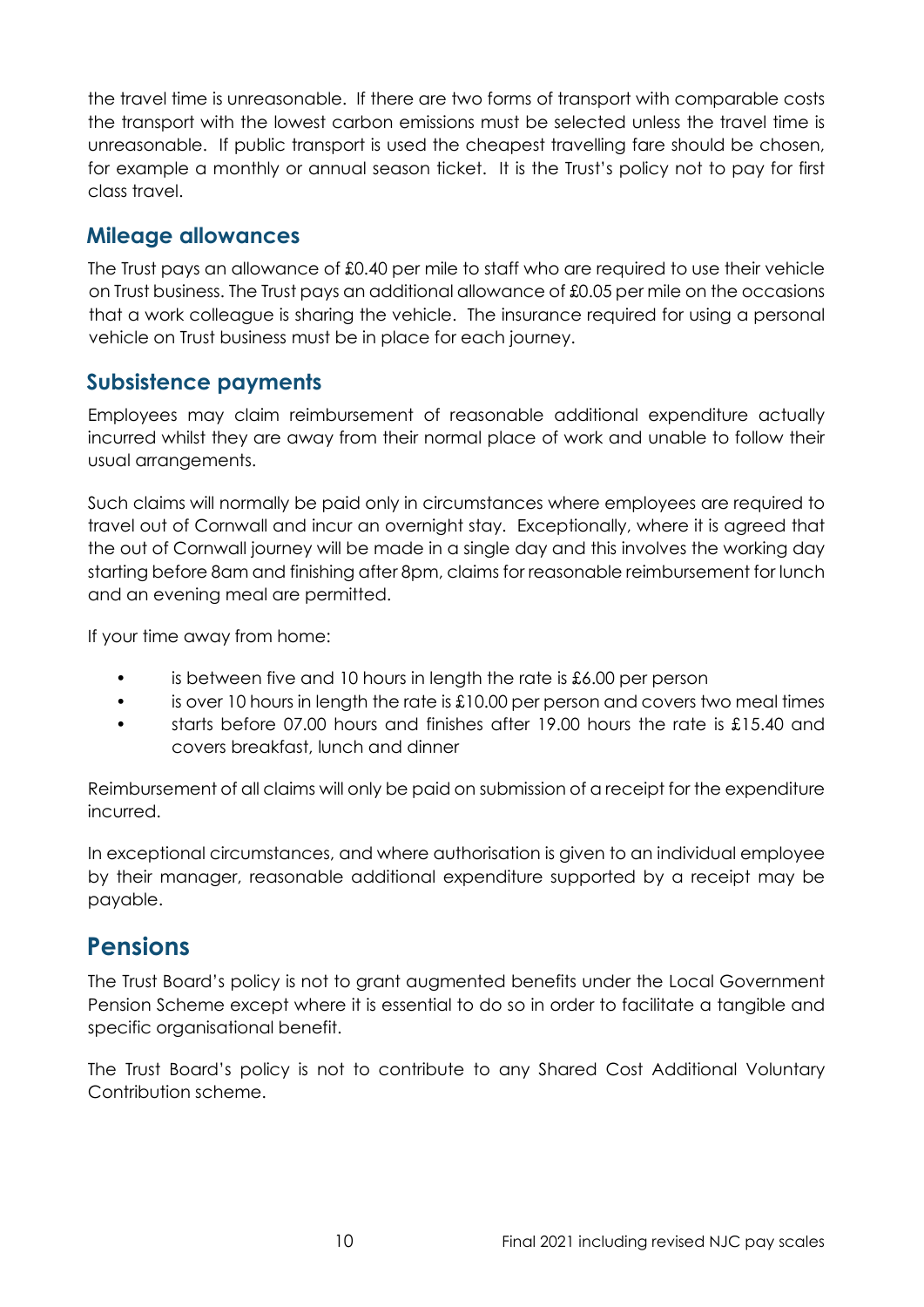## **Retirement**

#### Early retirement

The Trust Board's policy is not to allow employees to retire early with an unreduced pension unless a financial saving can be achieved within a period of no more than two years and there is a benefit to the service. From 1 April 2014, under the Local Government Pension Scheme Regulations, employees aged 55 or over have the ability to cease employment and draw reduced pension accrued under the 2014 scheme.

#### Flexible retirement

The Trust Board permits flexible retirement only where there is either a financial or operational benefit to the Trust and where the employee's reduced level of earnings together with his or her pension does not exceed his or her pre-retirement earnings.

In addition, the Trust Board will not waive any actuarial reduction to an employee's pension benefits and any pension costs to the Trust must be recovered within a two year period.

## **Redundancy**

Under the Trust's Staff Redundancy policy, the LGC must propose any process of redundancy and this must be approved by the Trust Board. Please see this specific policy for more details.

The Trust Board exercises discretion under the Local Government (Early Termination of Employment) (Discretionary Compensation) (England and Wales) Regulations 2006, to make compensatory payments to support staff being made redundant based on a multiple of 1.75 times the number of weeks to which an employee would be entitled under the statutory redundancy formula, inclusive of any redundancy payment up to a maximum of 52.5 weeks' pay.

The Trust calculates compensation and redundancy payments based on actual salary and continuous local government service as defined in the Redundancy Payments (Continuity of Employment in Local Government, etc) (Modification) Order 1999 (as amended).

Employees who are members of the Local Government Pension Scheme and who are eligible to be paid a compensation payment as a consequence of their redundancy may ask the Trust Board to convert their total compensation payment into additional pension.

## Consultation and engagement

The recognised trade unions representing the relevant employees within the scope of this pay policy statement have been consulted on the statement.

## Communicating the policy

The Trust will publish its pay policy statement on its website.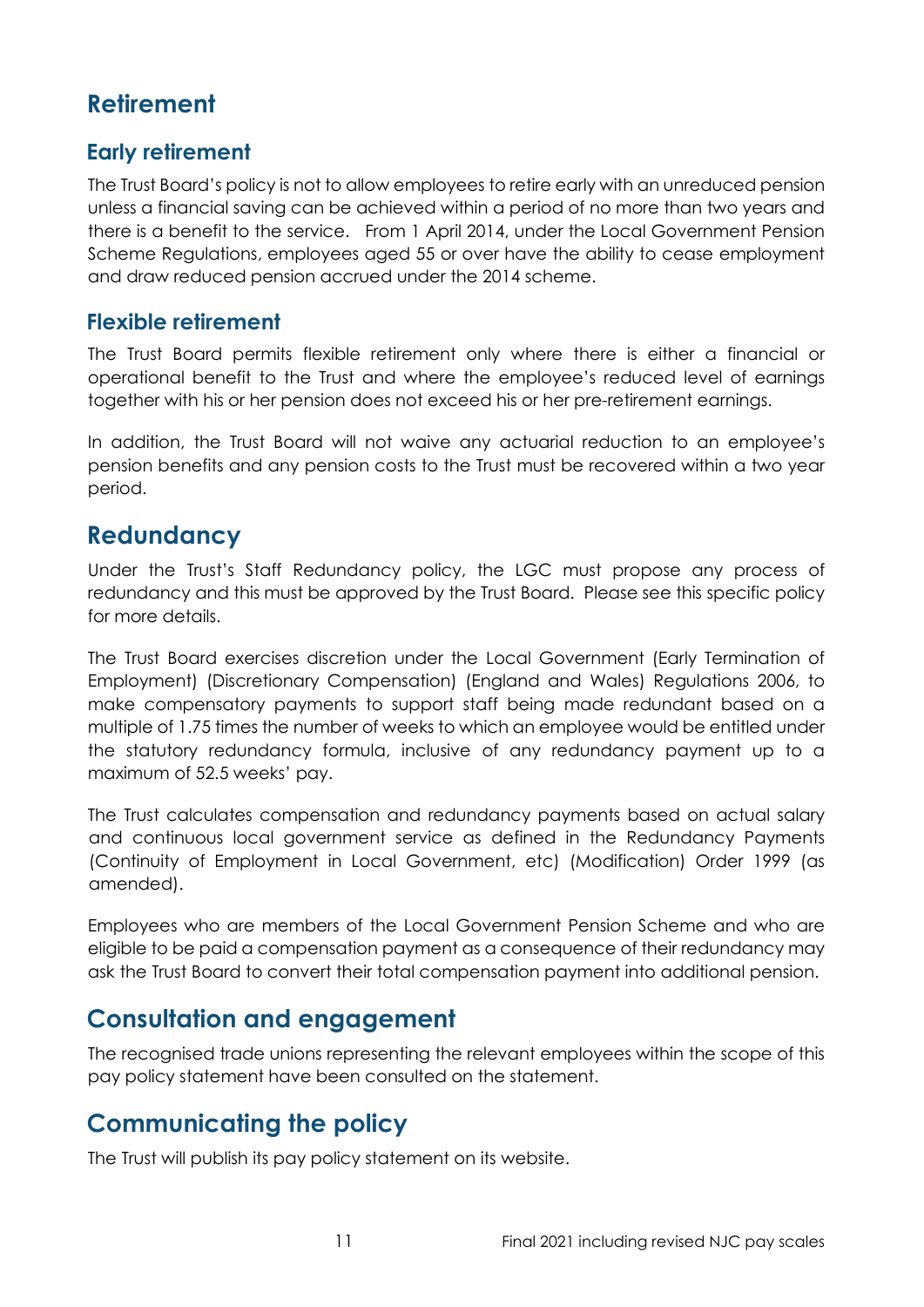## Appendix 1

## SMART Support Staff Pay Scales

As per NJC agreement 2021-22. The pay scales below were updated on 2 March 2022 following agreement by unions on the inflationary increase for 2021-22.

|                | NJC pay award effective<br>1/4/2021 |                    |
|----------------|-------------------------------------|--------------------|
| <b>Scale</b>   | <b>Salary</b>                       | <b>Hourly rate</b> |
| B1             | 18,333                              | 9.50               |
| B <sub>2</sub> | 18,333                              | 9.50               |
| B <sub>3</sub> | 18,333                              | 9.50               |
| C1             | 18,516                              | 9.60               |
| C <sub>2</sub> | 18,516                              | 9.60               |
| C3             | 18,516                              | 9.60               |
| C4             | 18,516                              | 9.60               |
| D <sub>1</sub> | 18,887                              | 9.79               |
| D <sub>2</sub> | 18,887                              | 9.79               |
| D <sub>3</sub> | 18,887                              | 9.79               |
| D4             | 18,887                              | 9.79               |
| D <sub>5</sub> | 18,887                              | 9.79               |
| E1             | 19,264                              | 9.99               |
| E <sub>2</sub> | 19,264                              | 9.99               |
| E <sub>3</sub> | 19,264                              | 9.99               |
| E4             | 19,264                              | 9.99               |
| E <sub>5</sub> | 19,264                              | 9.99               |
| E6             | 19,264                              | 9.99               |
| F1             | 20,043                              | 10.39              |
| F <sub>2</sub> | 20,444                              | 10.60              |
| F <sub>3</sub> | 20,852                              | 10.81              |
| F4             | 21,269                              | 11.02              |
| F <sub>5</sub> | 21,695                              | 11.25              |
| F6             | 22,129                              | 11.47              |
| G1             | 22,571                              | 11.70              |
| G <sub>2</sub> | 23,023                              | 11.93              |
| G3             | 23,484                              | 12.17              |
| G4             | 23,484                              | 12.17              |
| G <sub>5</sub> | 23,953                              | 12.42              |
| G6             | 24,432                              | 12.66              |
| H1             | 24,920                              | 12.92              |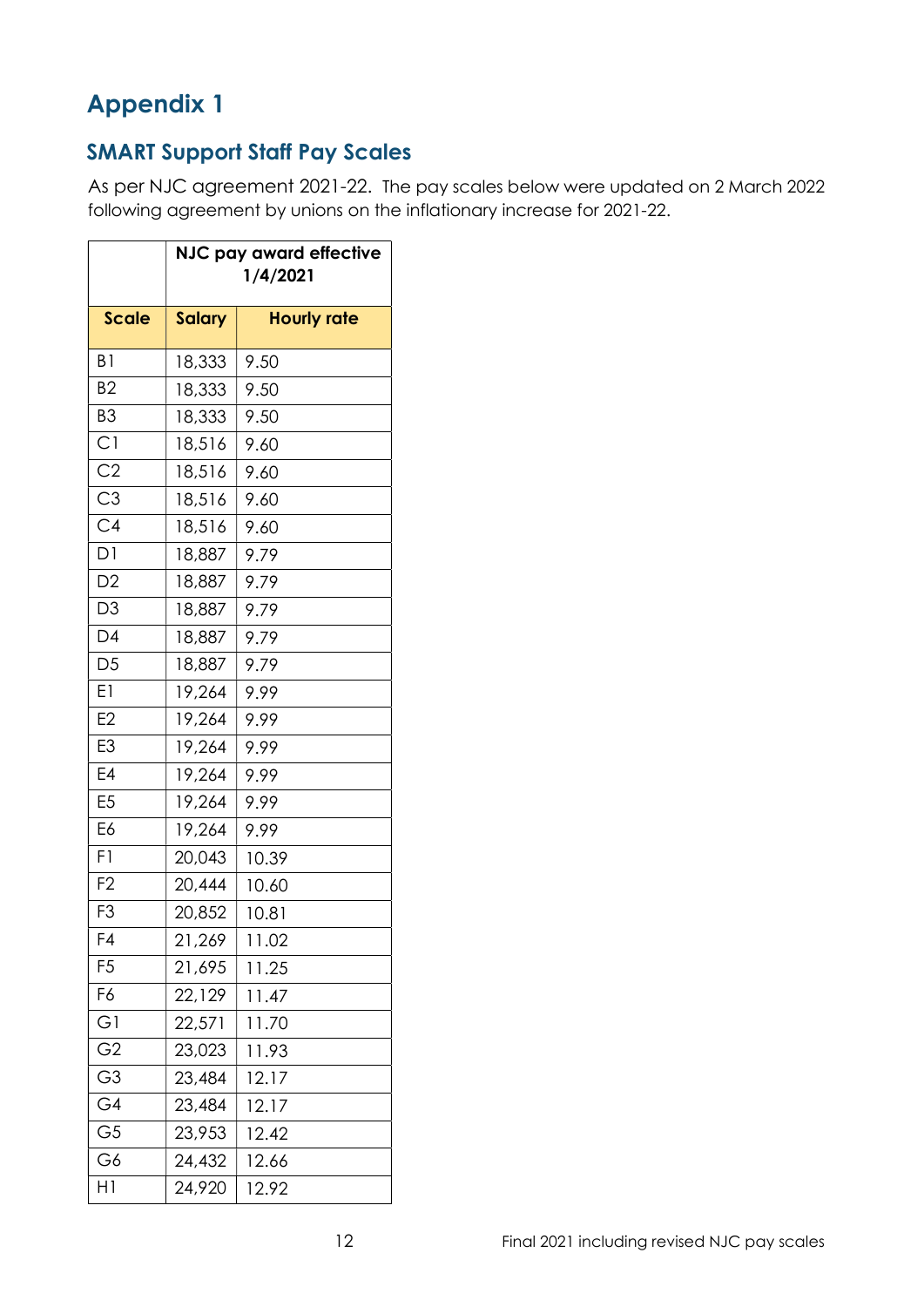|                  | NJC pay award effective<br>1/4/2021 |                    |  |
|------------------|-------------------------------------|--------------------|--|
| <b>Scale</b>     | <b>Salary</b>                       | <b>Hourly rate</b> |  |
| H <sub>2</sub>   | 25,419                              | 13.18              |  |
| H <sub>3</sub>   | 25,927                              | 13.44              |  |
| H4               | 26,446                              | 13.71              |  |
| H <sub>5</sub>   | 26,975                              | 13.98              |  |
| H6               | 27,514                              | 14.26              |  |
| $\vert \, \vert$ | 28,226                              | 14.63              |  |
| 12               | 29,174                              | 15.12              |  |
| 13               | 30,095                              | 15.60              |  |
| 4                | 30,984                              | 16.06              |  |
| 15               | 31,895                              | 16.53              |  |
| 16               | 32,798                              | 17.00              |  |
| J1               | 32,798                              | 17.00              |  |
| J2               | 33,486                              | 17.36              |  |
| J3               | 34,373                              | 17.82              |  |
| J <sub>4</sub>   | 35,336                              | 18.32              |  |
| J5               | 36,371                              | 18.85              |  |
| J6               | 37,568                              | 19.47              |  |
| K1               | 37,568                              | 19.47              |  |
| K2               | 38,553                              | 19.98              |  |
| K3               | 39,571                              | 20.51              |  |
| K4               | 40,578                              | 21.03              |  |
| K5               | 41,591                              | 21.56              |  |
| Κ6               | 42,614                              | 22.09              |  |
| L1               | 42,614                              | 22.09              |  |
| L2               | 43,570                              | 22.58              |  |
| L3               | 44,624                              | 23.13              |  |
| $\lfloor 4$      | 45,648                              | 23.66              |  |
| L <sub>5</sub>   | 46,662                              | 24.19              |  |
| L6               | 47,665                              | 24.71              |  |
| Μl               | 44,560                              | 23.10              |  |
| M2               | 46,342                              | 24.02              |  |
| M3               | 48,125                              | 24.94              |  |
| M4               | 49,902                              | 25.86              |  |
| M5               | 51,565                              | 26.73              |  |
| M6               | 53,456                              | 27.71              |  |
| N <sub>1</sub>   | 49,052                              | 25.42              |  |